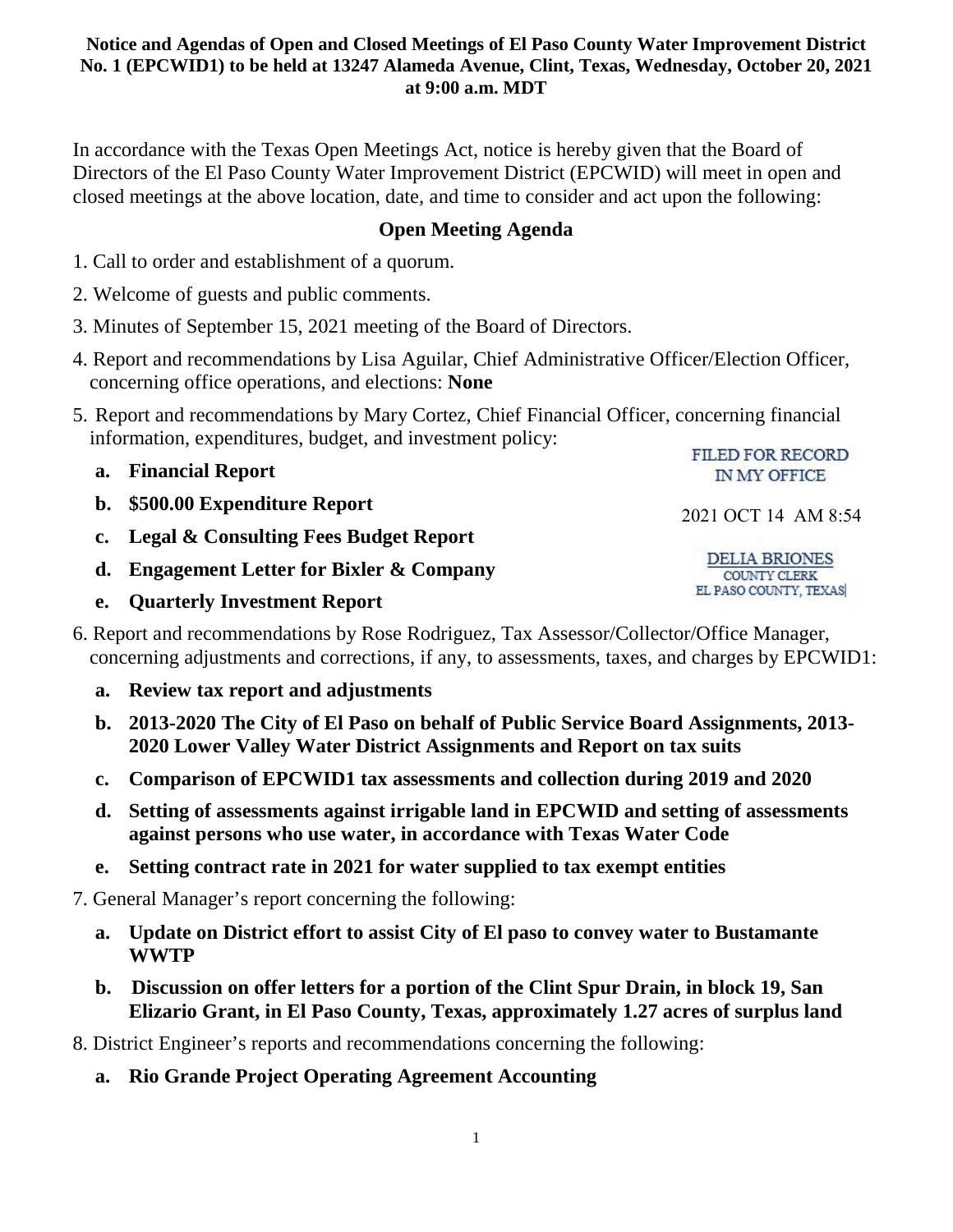- **b. Rio Grande Project Compact Accounting**
- **c. Rio Grande Project Water Supply and Water Allocations**

# **d. Status of 3rd Party Construction in District Canals and Drains**

9. Maintenance Manager's reports and recommendations concerning the following:

## **a. Drain maintenance program and water delivery system**

10. Water Master's reports and recommendations concerning the following:

# **a. Water use and availability**

- 11. Water delivery allocations to EPCWID1 water users and water available by contract: **None**
- 12. Subdivision Plats within District Boundary requirement in License Manual: **None**
- 13. Applications for Licenses for Use of District Real Property:
	- **a. Application 3075, by Lower Valley Water District, for a 25-year-license to allow to tiein a proposed sanitary sewer line and install a new manhole to an existing sanitary sewer line within the Franklin Drain (an irrigation canal) at Passmore Rd., approximately station 131+43**
	- **b. Application 3080, by Transtelco, Inc., for a 25-year-license to construct an aerial fiber optic cable system parallel to the Mesa Drain (an irrigation canal) for approximately 307 feet, downstream of Mauer Rd., approximately station 107+46**
	- **c. Application 3082, by Transtelco, Inc., for a 25-year-license to construct an aerial fiber optic cable system across the Bowman Lateral (an irrigation canal) at North Loop Dr., approximately station 33+77.62**
	- **d. Application 3083, by Transtelco, Inc., for a 25-year-license to construct an aerial fiber optic cable system parallel to the Bowman Lateral (an irrigation canal) for 227.89 feet, 197 feet upstream of North Loop Dr.**
	- **e. Application 3385, by Texas Gas Service, a division of ONE Gas, Inc., for a 25-yearlicense to construct a 1-inch steel gas service line cased in a 2-inch steel pipe on Montoya Lateral Branch "D" (an irrigation canal), approximately station 79+82.26**
- 14. Sale of Surplus District Real Property under 49.226 of the Texas Water Code: **None**
- 15. Any or all of the items shown on the attached Closed Meeting Agenda.
- 16. Consideration of agenda items for next regular board meeting.
- 17. Adjournment.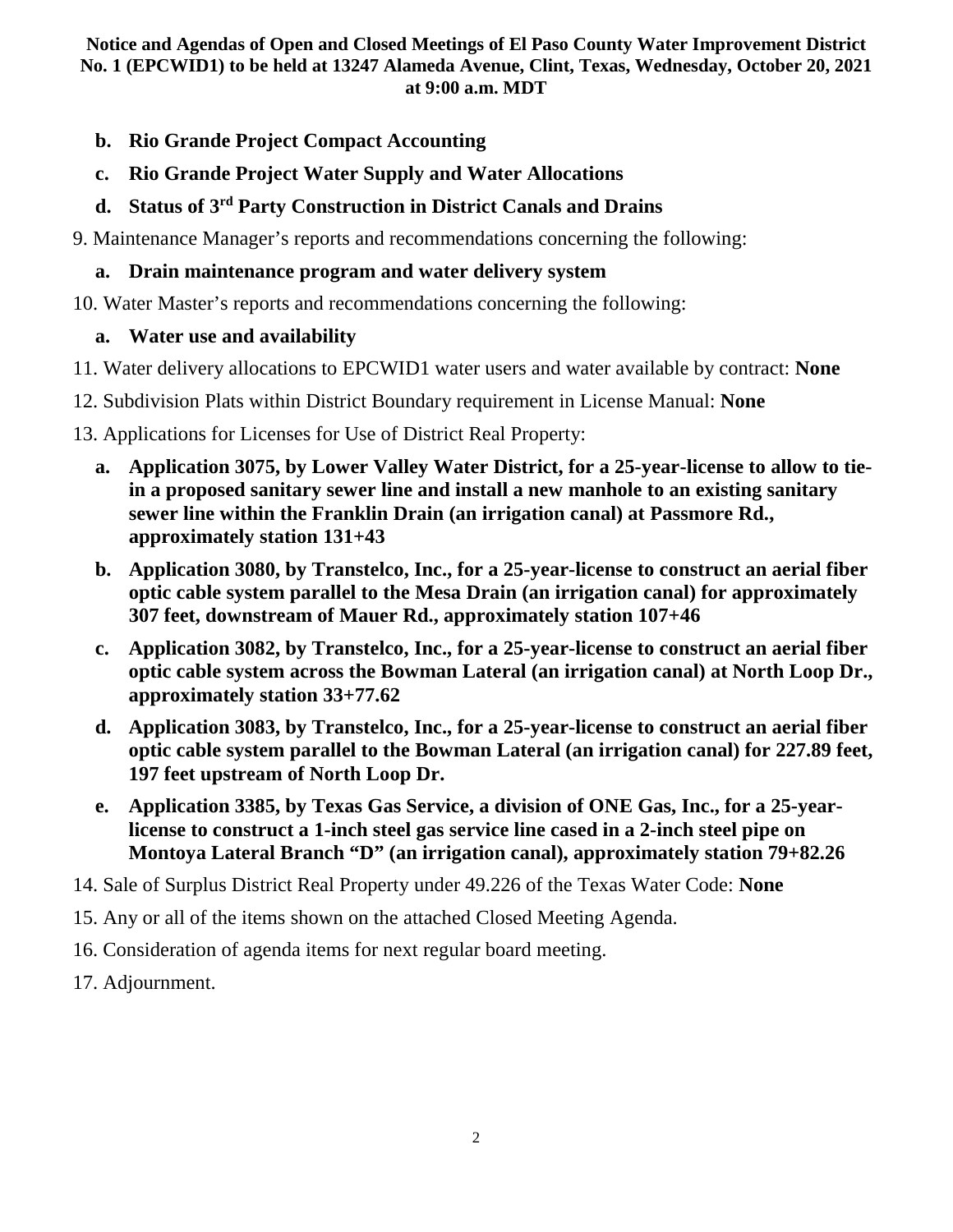At any time during the open meeting, the Board of Directors may retire into a closed meeting to discuss the subjects shown on the Closed Meeting Agenda after the presiding officer publicly announces that a closed meeting will be held; and identifies the section or sections of Chapter 551 of the Texas Government Code under which the closed meeting is held.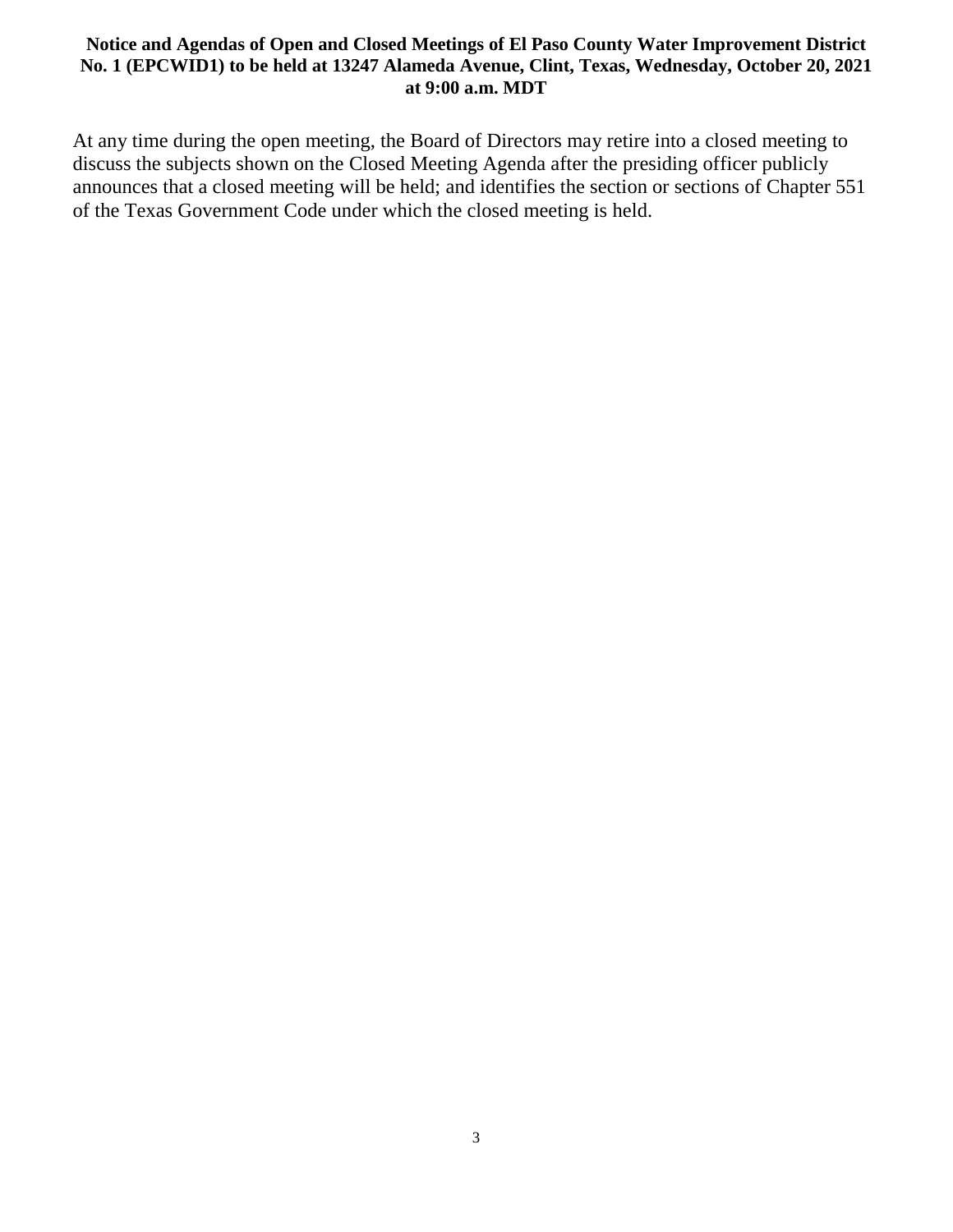# **Closed Meeting (Executive Session) Agenda**

- 1. Pursuant to Texas Gov. Code §551.071 the Board of Directors will conduct a private consultation with its attorneys seeking advice of such attorneys regarding the following pending or contemplated litigation; or settlement offer(s); or on the following matter(s) in which the duty of the attorneys to EPCWID1 under the Texas Disciplinary Rules of Professional Conduct of the State Bar of Texas clearly conflict with chapter 551 of the Texas Government Code:
	- **a. New Mexico Lower Rio Grande Water Rights Adjudication No. CV-96-888-SSI 97- 104/107.**
	- **b. Status of State of Texas v State of New Mexico and State of Colorado, No. 22O141 Original in the United States Supreme Court and Intervention by the United States.**
	- **c. State of New Mexico ex rel. Office of The New Mexico State Engineer, Plantiff-Appellee, v. Margie Garcia Oscar v. Butler, Rose Marie Arispe Butler and Sammie Singh, Defendants-Appellants, and Elephant Butte Irrigation District, et. al., Defendants No. A-1-CA-36269.**
	- **d. Albert Lopez & Lexby Lopez vs. City of El Paso, Texas, EPCWID#1, Mid-West Textile Company and Union Pacific Railroad Company, Cause No. 2017-DCV0065.**
	- **e. Rogelio Trevizo vs. El Paso County Water Improvement District #1, Cause No. 2019DCV1164.**
	- **f. ALLIANCE ESG, LLC d/b/a ALLIANCE ENVIRONMENTAL SERVICES GROUP and GERALD and CHRISTINE GOODWIN, Individually, Plaintiffs, vs. EL PASO COUNTY WATER IMPROVEMENT DISTRICT NO. 1, Defendant, Cause No. 2020DCV2782.**
- 2. Pursuant to Texas Government Code §551.072, the Board will conduct a closed meeting to discuss the licensing, sale, purchase, exchange, lease or value of real property as shown on the open meeting agenda under items 7, 12, 13, 14 and/or 15.
- 3. Pursuant to Texas Government Code §551.074, the Board will conduct a closed meeting to deliberate the appointment, employment, evaluation, reassignment, duties, discipline, or dismissal of the below indicated officer(s) or employee(s) of EPCWID1 indicated below:

### **None**

- 4. Pursuant to Texas Government Code §551.076, the Board will conduct a closed meeting to deliberate Security Devices or Security Audits.
- 5. Pursuant to Texas Government Code §551, the Board will conduct a closed meeting to receive advice regarding professional service contracts.